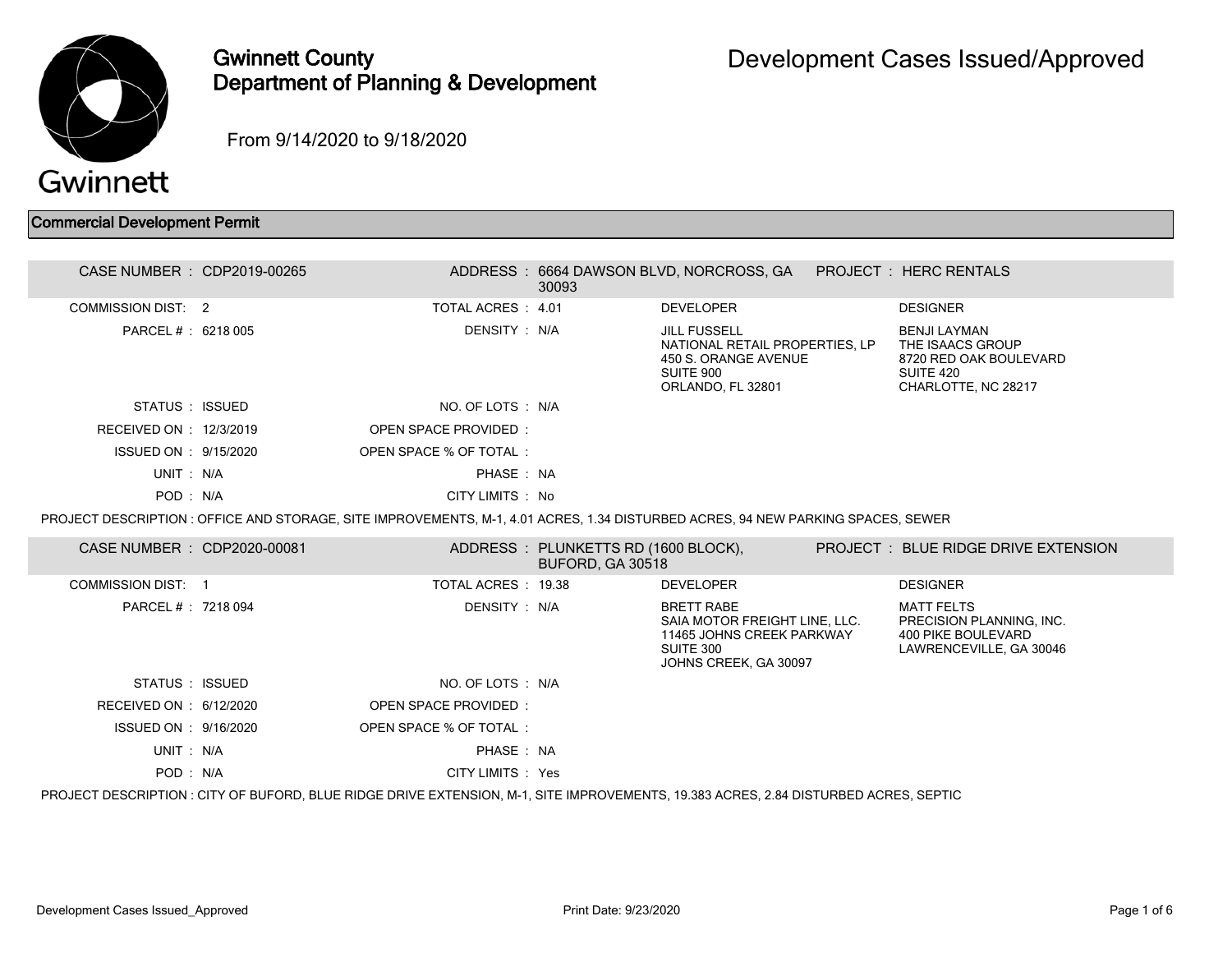| CASE NUMBER : CDP2020-00087                        |                  |                                                                                                                                                  | ADDRESS: 3055 SHAWNEE INDUSTRIAL WAY,<br>SUWANEE, GA 30024 |                                                                                                         | PROJECT : TECH DATA WAREHOUSE EXPANSION                                                                                        |
|----------------------------------------------------|------------------|--------------------------------------------------------------------------------------------------------------------------------------------------|------------------------------------------------------------|---------------------------------------------------------------------------------------------------------|--------------------------------------------------------------------------------------------------------------------------------|
| <b>COMMISSION DIST: 4</b>                          |                  | TOTAL ACRES : 23.73                                                                                                                              |                                                            | <b>DEVELOPER</b>                                                                                        | <b>DESIGNER</b>                                                                                                                |
| PARCEL # : 7168 056                                |                  | DENSITY: N/A                                                                                                                                     |                                                            | <b>BENJAMIN GODWIN</b><br>GODWIN REAL ESTATE, INC.<br>145 JOHN ANDERSON DRIVE<br>ORMOND BEACH, FL 32176 | <b>GALINA VOLFSON</b><br>PRECISION PLANNING, INC.<br>400 PIKE STREET<br>LAWRENCEVILLE, GA 30046                                |
| STATUS : ISSUED                                    |                  | NO. OF LOTS : N/A                                                                                                                                |                                                            |                                                                                                         |                                                                                                                                |
| RECEIVED ON : 6/25/2020                            |                  | OPEN SPACE PROVIDED:                                                                                                                             |                                                            |                                                                                                         |                                                                                                                                |
| ISSUED ON : 9/15/2020                              |                  | OPEN SPACE % OF TOTAL:                                                                                                                           |                                                            |                                                                                                         |                                                                                                                                |
| UNIT: N/A                                          |                  | PHASE: NA                                                                                                                                        |                                                            |                                                                                                         |                                                                                                                                |
| POD: N/A                                           |                  | CITY LIMITS : No                                                                                                                                 |                                                            |                                                                                                         |                                                                                                                                |
|                                                    |                  | PROJECT DESCRIPTION : WAREHOUSE, BUILDING EXPANSION, M-1 PER CIC2009-00016, NEW 205,729 SQ FT, 1 STORY, 23.729 ACRES, 7.6 DISTURBED ACRES, SEWER |                                                            |                                                                                                         |                                                                                                                                |
| <b>TOTAL FOR: Commercial Development</b><br>Permit |                  | NO. OF CASES: 3                                                                                                                                  |                                                            | NO. OF LOTS: 0                                                                                          | <b>TOTAL ACRES: 47.12</b>                                                                                                      |
|                                                    |                  |                                                                                                                                                  |                                                            |                                                                                                         |                                                                                                                                |
| <b>Exemption Plat</b>                              |                  |                                                                                                                                                  |                                                            |                                                                                                         |                                                                                                                                |
|                                                    |                  |                                                                                                                                                  |                                                            |                                                                                                         |                                                                                                                                |
| CASE NUMBER : XPL2020-00034                        |                  |                                                                                                                                                  | ADDRESS: 1870 PARKWOOD RD, SNELLVILLE,<br>GA 30078         |                                                                                                         | PROJECT: 1870 PARKWOOD ROAD (XPL)                                                                                              |
| <b>COMMISSION DIST: 3</b>                          |                  | TOTAL ACRES : 0.00                                                                                                                               |                                                            | <b>DEVELOPER</b>                                                                                        | <b>DESIGNER</b>                                                                                                                |
| PARCEL #: 6067 003B                                |                  | DENSITY : N/A                                                                                                                                    |                                                            | <b>MARTY JENKINS</b><br>GA                                                                              | <b>WILLIAM E BURTON</b><br><b>BURTON &amp; ASSOCIATES</b><br>1740 HUDSON BRIDGE RD<br><b>BOX 1226</b><br>STOCKBRIDGE, GA 30281 |
|                                                    | STATUS: APPROVED | NO. OF LOTS : N/A                                                                                                                                |                                                            |                                                                                                         |                                                                                                                                |
| RECEIVED ON : 5/29/2020                            |                  | OPEN SPACE PROVIDED:                                                                                                                             |                                                            |                                                                                                         |                                                                                                                                |
| ISSUED ON : 9/15/2020                              |                  | OPEN SPACE % OF TOTAL:                                                                                                                           |                                                            |                                                                                                         |                                                                                                                                |
| UNIT: N/A                                          |                  | PHASE:                                                                                                                                           |                                                            |                                                                                                         |                                                                                                                                |

PROJECT DESCRIPTION : 1870 PARKWOOD ROAD (XPL), R-100, 2 LOTS, 1.86 ACRES, SEPTIC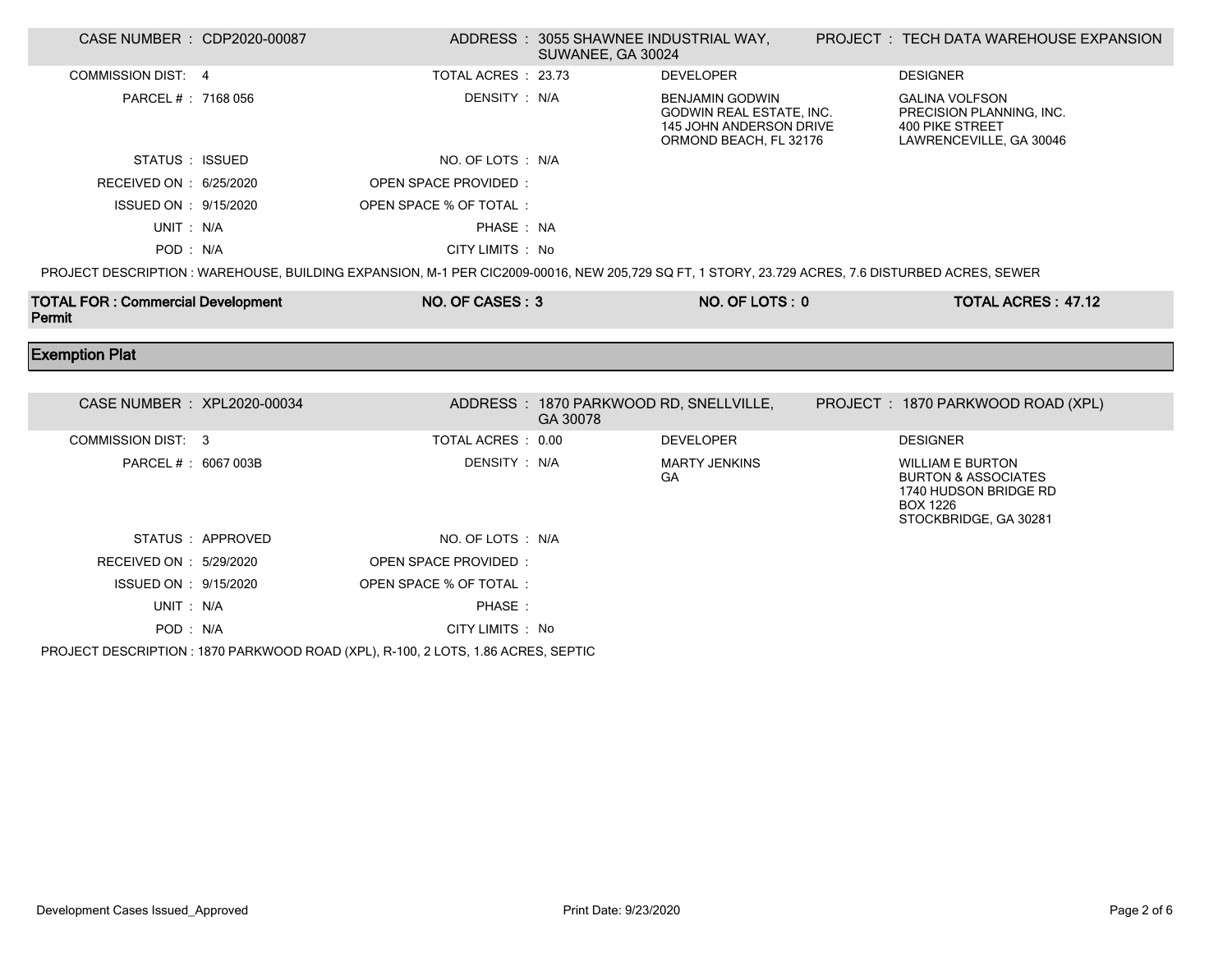| CASE NUMBER : XPL2020-00052      |                    |                                                                                | ADDRESS: CAMP BRANCHRD (3400 BLOCK),<br><b>BUFORD, GA 30519</b> |                                                                                                                 | PROJECT : LUPANCU, STEFAN (XPL)                                                                                          |
|----------------------------------|--------------------|--------------------------------------------------------------------------------|-----------------------------------------------------------------|-----------------------------------------------------------------------------------------------------------------|--------------------------------------------------------------------------------------------------------------------------|
| <b>COMMISSION DIST: 4</b>        |                    | TOTAL ACRES : 2.51                                                             |                                                                 | <b>DEVELOPER</b>                                                                                                | <b>DESIGNER</b>                                                                                                          |
| PARCEL # : 7183 020              |                    | DENSITY: N/A                                                                   |                                                                 | <b>STEFAN LUPANCU</b><br>2045 SOUTHERN WALK TRACE<br>DACULA, GA 30019                                           | <b>AYYAD MANSUR</b><br>MANSUR ENGINEERING, INC.<br>1810 PEACHTREE IINDUSTRIAL BOULEVARD<br>SUITE 140<br>DULUTH, GA 30097 |
|                                  | STATUS: APPROVED   | NO. OF LOTS : 2                                                                |                                                                 |                                                                                                                 |                                                                                                                          |
| RECEIVED ON : 8/19/2020          |                    | <b>OPEN SPACE PROVIDED:</b>                                                    |                                                                 |                                                                                                                 |                                                                                                                          |
| ISSUED ON : 9/17/2020            |                    | OPEN SPACE % OF TOTAL:                                                         |                                                                 |                                                                                                                 |                                                                                                                          |
| UNIT: N/A                        |                    | PHASE:                                                                         |                                                                 |                                                                                                                 |                                                                                                                          |
| POD: N/A                         |                    | CITY LIMITS : No                                                               |                                                                 |                                                                                                                 |                                                                                                                          |
|                                  |                    | PROJECT DESCRIPTION : LUPANCU, STEFAN (XPL), R-100, 2 LOTS, 2.51 ACRES, SEPTIC |                                                                 |                                                                                                                 |                                                                                                                          |
| <b>TOTAL FOR: Exemption Plat</b> |                    | NO. OF CASES: 2                                                                |                                                                 | NO. OF LOTS: 2                                                                                                  | <b>TOTAL ACRES: 2.51</b>                                                                                                 |
|                                  |                    |                                                                                |                                                                 |                                                                                                                 |                                                                                                                          |
| <b>Concept Plan</b>              |                    |                                                                                |                                                                 |                                                                                                                 |                                                                                                                          |
|                                  |                    |                                                                                |                                                                 |                                                                                                                 |                                                                                                                          |
| CASE NUMBER : CPL2020-00013      |                    |                                                                                | ADDRESS: COLSTON LN, TUCKER, GA 30084                           |                                                                                                                 | PROJECT: BRAXTON SQUARE PHASE 6                                                                                          |
| <b>COMMISSION DIST: 2</b>        |                    | TOTAL ACRES : 2.19                                                             |                                                                 | <b>DEVELOPER</b>                                                                                                | <b>DESIGNER</b>                                                                                                          |
| PARCEL # : 6139 019              |                    | DENSITY : N/A                                                                  |                                                                 | <b>MARK RICHARDSON</b><br>SOUTHSIDE LAND VENTURES. LLC<br>290 CONSTITUTION BOULEVARD<br>LAWRENCEVILLE, GA 30046 | <b>COLLIN ANTHONY</b><br>PRECISION PLANNING, INC.<br><b>400 PIKE BOULEVARD</b><br>LAWRENCEVILLE, GA 30046                |
|                                  | STATUS: AUTHORIZED | NO. OF LOTS: 15                                                                |                                                                 |                                                                                                                 |                                                                                                                          |
| RECEIVED ON : 8/3/2020           |                    | OPEN SPACE PROVIDED:                                                           |                                                                 |                                                                                                                 |                                                                                                                          |
| ISSUED ON : 9/16/2020            |                    | OPEN SPACE % OF TOTAL:                                                         |                                                                 |                                                                                                                 |                                                                                                                          |
| UNIT: N/A                        |                    | PHASE:                                                                         |                                                                 |                                                                                                                 |                                                                                                                          |

PROJECT DESCRIPTION : TOWNHOME SUBDIVISION, R-TH, 15 LOTS, 2.188 ACRES, SEWER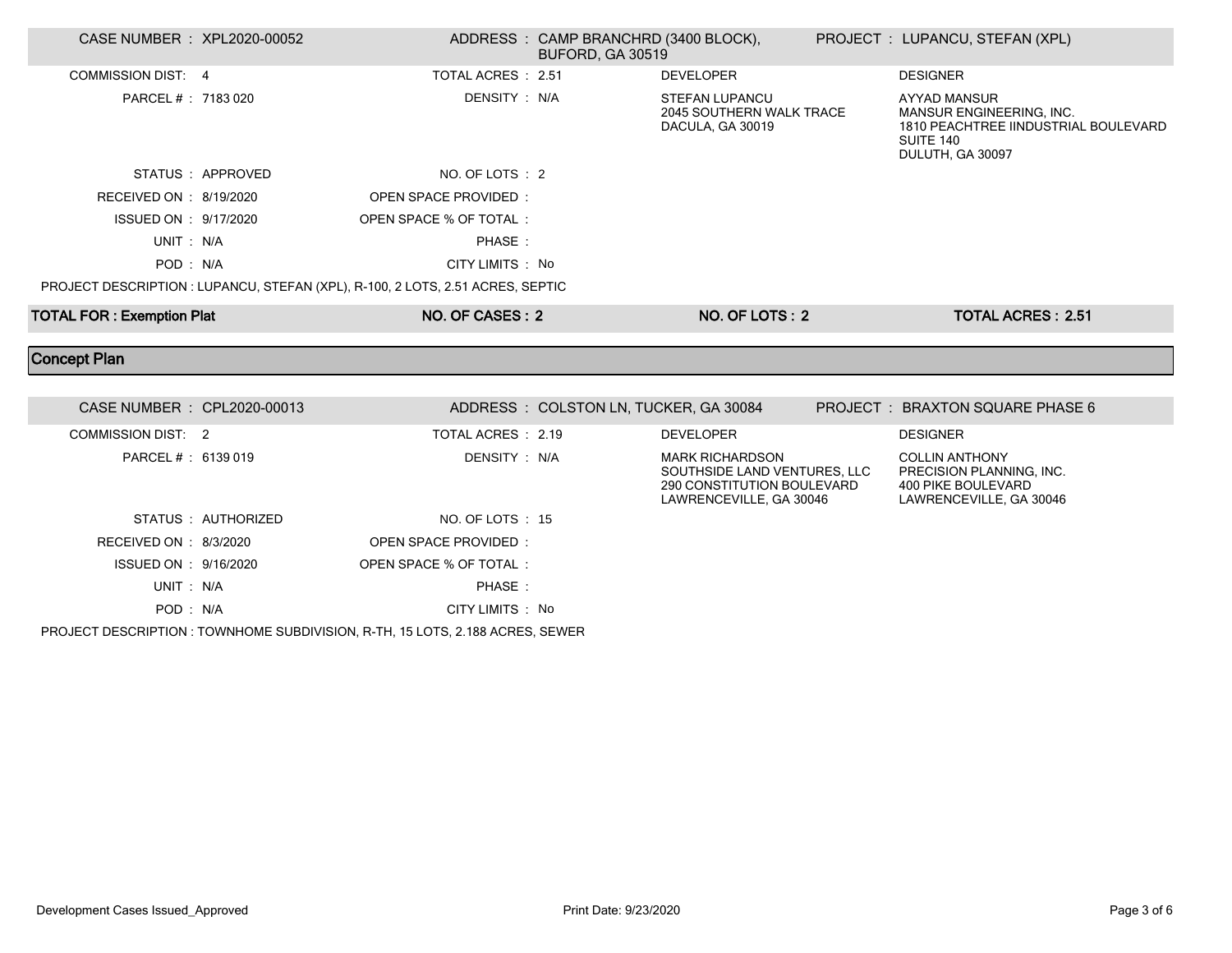| CASE NUMBER : CPL2020-00015           |                    |                                                                                                   | ADDRESS: PARKWOOD RD (1900 BLOCK),<br>SNELLVILLE, GA 30078 |                                                                                                                           | PROJECT : PARKWOOD ROAD TRACT                                                                                 |
|---------------------------------------|--------------------|---------------------------------------------------------------------------------------------------|------------------------------------------------------------|---------------------------------------------------------------------------------------------------------------------------|---------------------------------------------------------------------------------------------------------------|
| <b>COMMISSION DIST: 3</b>             |                    | TOTAL ACRES : 9.82                                                                                |                                                            | <b>DEVELOPER</b>                                                                                                          | <b>DESIGNER</b>                                                                                               |
| PARCEL # : 6052 243                   |                    | DENSITY: N/A                                                                                      |                                                            | <b>JEFFREY HILL</b><br><b>RESIBUILT HOMES, LLC</b><br>3630 PEACHTREE ROAD, N.E.<br><b>SUITE 1500</b><br>ATLANTA, GA 30326 | <b>WILLIAM M. MOORE</b><br>MCFARLAND-DYER & ASSOCIATES, INC.<br>4174 SILVER PEAK PARKWAY<br>SUWANEE, GA 30024 |
|                                       | STATUS: AUTHORIZED | NO. OF LOTS: 74                                                                                   |                                                            |                                                                                                                           |                                                                                                               |
| RECEIVED ON : 8/12/2020               |                    | OPEN SPACE PROVIDED:                                                                              |                                                            |                                                                                                                           |                                                                                                               |
| ISSUED ON : 9/16/2020                 |                    | OPEN SPACE % OF TOTAL:                                                                            |                                                            |                                                                                                                           |                                                                                                               |
| UNIT: N/A                             |                    | PHASE:                                                                                            |                                                            |                                                                                                                           |                                                                                                               |
| POD: N/A                              |                    | CITY LIMITS: No                                                                                   |                                                            |                                                                                                                           |                                                                                                               |
|                                       |                    | PROJECT DESCRIPTION : SINGLE FAMILY TOWNHOMES, R-TH PER RZM2020-00007, 74 LOTS, 9.82 ACRES, SEWER |                                                            |                                                                                                                           |                                                                                                               |
| <b>TOTAL FOR: Concept Plan</b>        |                    | NO. OF CASES: 2                                                                                   |                                                            | NO. OF LOTS: 89                                                                                                           | <b>TOTAL ACRES: 12.01</b>                                                                                     |
|                                       |                    |                                                                                                   |                                                            |                                                                                                                           |                                                                                                               |
|                                       |                    |                                                                                                   |                                                            |                                                                                                                           |                                                                                                               |
| <b>Subdivision Development Permit</b> |                    |                                                                                                   |                                                            |                                                                                                                           |                                                                                                               |
|                                       |                    |                                                                                                   |                                                            |                                                                                                                           |                                                                                                               |
| CASE NUMBER : SDP2018-00017           |                    |                                                                                                   | GA 30040                                                   | ADDRESS: OLD THOMPSON MILL RD, BUFORD,                                                                                    | PROJECT: OLD MILL RESERVE                                                                                     |
| COMMISSION DIST: 4                    |                    | TOTAL ACRES: 49.24                                                                                |                                                            | <b>DEVELOPER</b>                                                                                                          | <b>DESIGNER</b>                                                                                               |
| PARCEL # : 1003 056                   |                    | DENSITY: N/A                                                                                      |                                                            | <b>SAN MCCAA</b><br>RAPIDLINK PROPERTIES, LLC<br>4780 ASHFORD DUNWOODY ROAD<br>ATLANTA, GA 30338                          | <b>JAMES STEVEN LANDERS</b><br>LAND PLANNING CONSULTANTS, PC<br>156 HOLLY HILLS DRIVE<br>ATHENS, GA 30606     |
| STATUS : ISSUED                       |                    | NO. OF LOTS: 94                                                                                   |                                                            |                                                                                                                           |                                                                                                               |
| RECEIVED ON : 5/23/2018               |                    | OPEN SPACE PROVIDED:                                                                              |                                                            |                                                                                                                           |                                                                                                               |
| ISSUED ON : 9/17/2020                 |                    | OPEN SPACE % OF TOTAL:                                                                            |                                                            |                                                                                                                           |                                                                                                               |
| UNIT: N/A                             |                    | PHASE: NA                                                                                         |                                                            |                                                                                                                           |                                                                                                               |
| POD: N/A                              |                    | CITY LIMITS : No                                                                                  |                                                            |                                                                                                                           |                                                                                                               |

| <b>TOTAL FOR: Subdivision Development</b> | NO. OF CASES : | <b>NO. OF LOTS: 94</b> | <b>TOTAL ACRES: 49.24</b> |
|-------------------------------------------|----------------|------------------------|---------------------------|
| Permit                                    |                |                        |                           |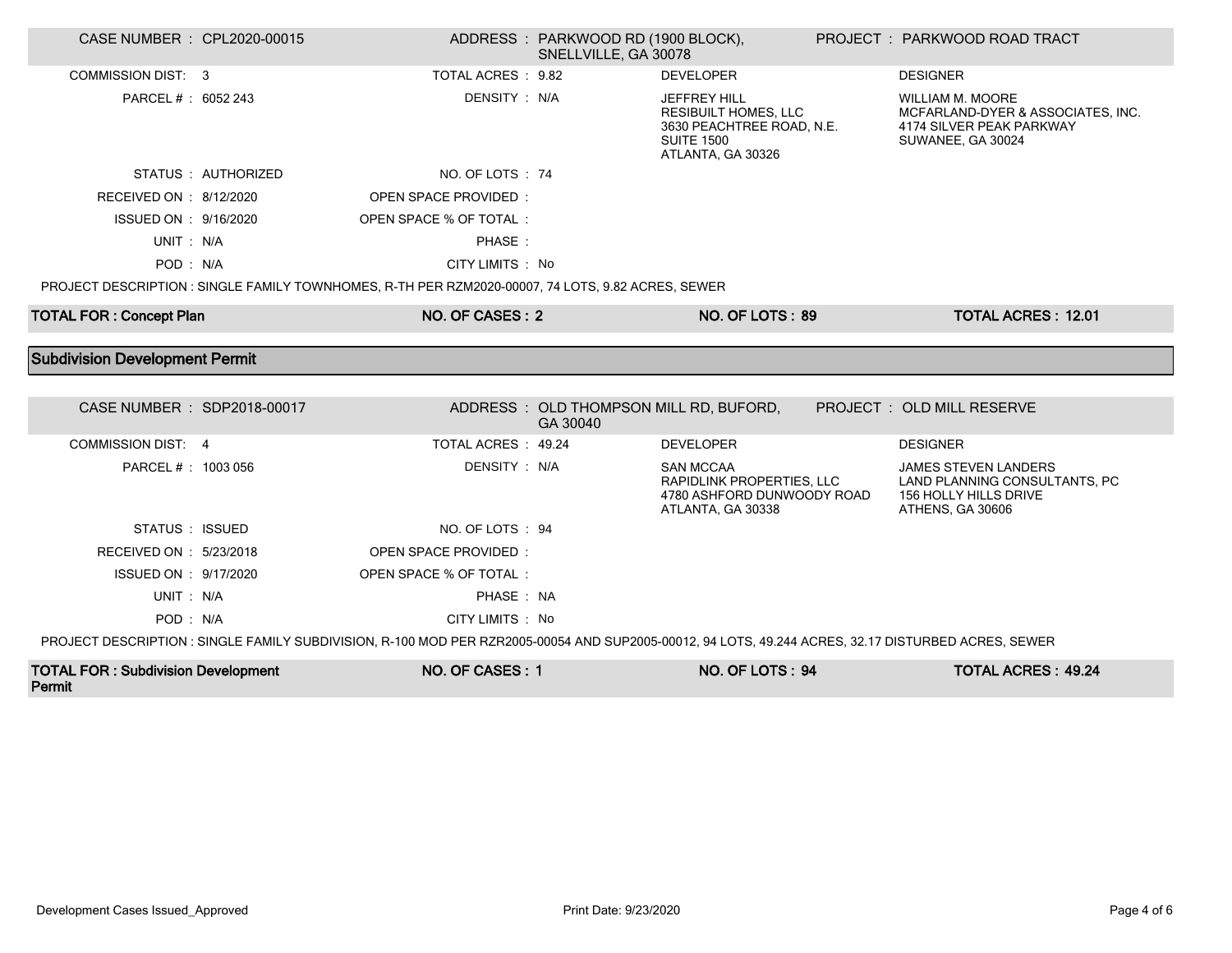## Final Plat

| CASE NUMBER : FPL2020-00012 |                             | HOSCHTON, GA 30548 | ADDRESS : HOG MOUNTAIN ROAD (4300 BLOCK),                                                        | <b>PROJECT : MOUNTAIN VALLEY ESTATES UNIT 1</b>                                                          |  |
|-----------------------------|-----------------------------|--------------------|--------------------------------------------------------------------------------------------------|----------------------------------------------------------------------------------------------------------|--|
| COMMISSION DIST: 3          | TOTAL ACRES : 19.98         |                    | <b>DEVELOPER</b>                                                                                 | <b>DESIGNER</b>                                                                                          |  |
| PARCEL # : 3003 056         | DENSITY: 1.95               |                    | <b>FRED CRAWFORD</b><br>4411 SUWANEE DAM ROAD, SUITE 450 400 PIKE BOULEVARD<br>SUWANEE, GA 30024 | <b>ERIC SIMPSON</b><br>OLD NORCROSS INVESTMENTS, LLC PRECISION PLANNING, INC.<br>LAWRENCEVILLE, GA 30046 |  |
| STATUS AUTHORIZED           | NO. OF LOTS : 39            |                    |                                                                                                  |                                                                                                          |  |
| RECEIVED ON : 2/21/2020     | OPEN SPACE PROVIDED : 5.612 |                    |                                                                                                  |                                                                                                          |  |
| ISSUED ON : 9/15/2020       | OPEN SPACE % OF TOTAL:      |                    |                                                                                                  |                                                                                                          |  |
| UNIT: 1                     | PHASE: NA                   |                    |                                                                                                  |                                                                                                          |  |
| POD:1                       | CITY LIMITS : No            |                    |                                                                                                  |                                                                                                          |  |
|                             |                             |                    |                                                                                                  |                                                                                                          |  |

PROJECT DESCRIPTION : SINGLE FAMILY SUBDIVISION, UNIT 1, R-100MOD PER CIC2019-00020, 39 LOTS, 19.979 ACRES, 5.714 ACRES OPEN SPACE, SEWER

| CASE NUMBER : FPL2020-00023 |                   |                        | LOGANVILLE, GA 30052 | ADDRESS : OLD LOGANVILLE RD (1200 BLOCK),                                                           | PROJECT: NEWBURY PLACE PHASE 1                                                                                                  |
|-----------------------------|-------------------|------------------------|----------------------|-----------------------------------------------------------------------------------------------------|---------------------------------------------------------------------------------------------------------------------------------|
| COMMISSION DIST: 3          |                   | TOTAL ACRES 47.64      |                      | <b>DEVELOPER</b>                                                                                    | <b>DESIGNER</b>                                                                                                                 |
| PARCEL # : 5095 007         |                   | DENSITY: N/A           |                      | <b>KEVIN HESS</b><br>STARLIGHT HOMES, LLC<br>3820 MANSELL ROAD<br>SUITE 300<br>ALPHARETTA, GA 30022 | SOTIR CHRISTOPHER<br>CHRISTOPHER PLANNING & ENGINEERING<br>12460 CRABAPPLE ROAD<br><b>SUITE 202-612</b><br>ALPHARETTA, GA 30004 |
|                             | STATUS AUTHORIZED | NO. OF LOTS : 93       |                      |                                                                                                     |                                                                                                                                 |
| RECEIVED ON : $5/1/2020$    |                   | OPEN SPACE PROVIDED:   |                      |                                                                                                     |                                                                                                                                 |
| ISSUED ON : 9/17/2020       |                   | OPEN SPACE % OF TOTAL: |                      |                                                                                                     |                                                                                                                                 |
| UNIT: N/A                   |                   | PHASE: ONE             |                      |                                                                                                     |                                                                                                                                 |
| POD: N/A                    |                   | CITY LIMITS : No       |                      |                                                                                                     |                                                                                                                                 |

PROJECT DESCRIPTION : SINGLE FAMILY SUBDIVISION, PHASE 1, OSC PER RZR2019-00004, 93 LOTS, 47.644 ACRES, 18.892 ACRES OPEN SPACE, SEWER

| CASE NUMBER : FPL2020-00032 |                            | <b>BUFORD, GA 30519</b> | ADDRESS: SOUTH PUCKETT RD (3100 BLOCK),                                        | PROJECT : EDENBROOK (FKA SOUTH PUCKETT<br>ROAD TRACT)                                                   |
|-----------------------------|----------------------------|-------------------------|--------------------------------------------------------------------------------|---------------------------------------------------------------------------------------------------------|
| COMMISSION DIST 4           | TOTAL ACRES 27.70          |                         | <b>DEVELOPER</b>                                                               | <b>DESIGNER</b>                                                                                         |
| PARCEL # : 7182 045         | DENSITY: 3.9               |                         | BRYAN ASHWORTH<br>ASHTON COMMUNITIES, LLC.<br>155 SLATE DR<br>BUFORD, GA 30518 | <b>JOHN NICOL</b><br>BLUE LANDWORKS, LLC.<br>5019 WEST BROAD STREET, SUITE M230<br>SUGAR HILL, GA 30518 |
| STATUS : AUTHORIZED         | NO. OF LOTS : 107          |                         |                                                                                |                                                                                                         |
| RECEIVED ON : $6/15/2020$   | OPEN SPACE PROVIDED : 7.36 |                         |                                                                                |                                                                                                         |
| ISSUED ON : 9/18/2020       | OPEN SPACE % OF TOTAL:     |                         |                                                                                |                                                                                                         |
| UNIT : N/A                  | PHASE: NA                  |                         |                                                                                |                                                                                                         |
| POD: N/A                    | CITY LIMITS : No           |                         |                                                                                |                                                                                                         |

PROJECT DESCRIPTION : SINGLE FAMILY SUBDIVISON, TND PER RZR2018-00019, 107 LOTS, 27.70 ACRES, 7.36 ACRES OPEN SPACE, SEWER